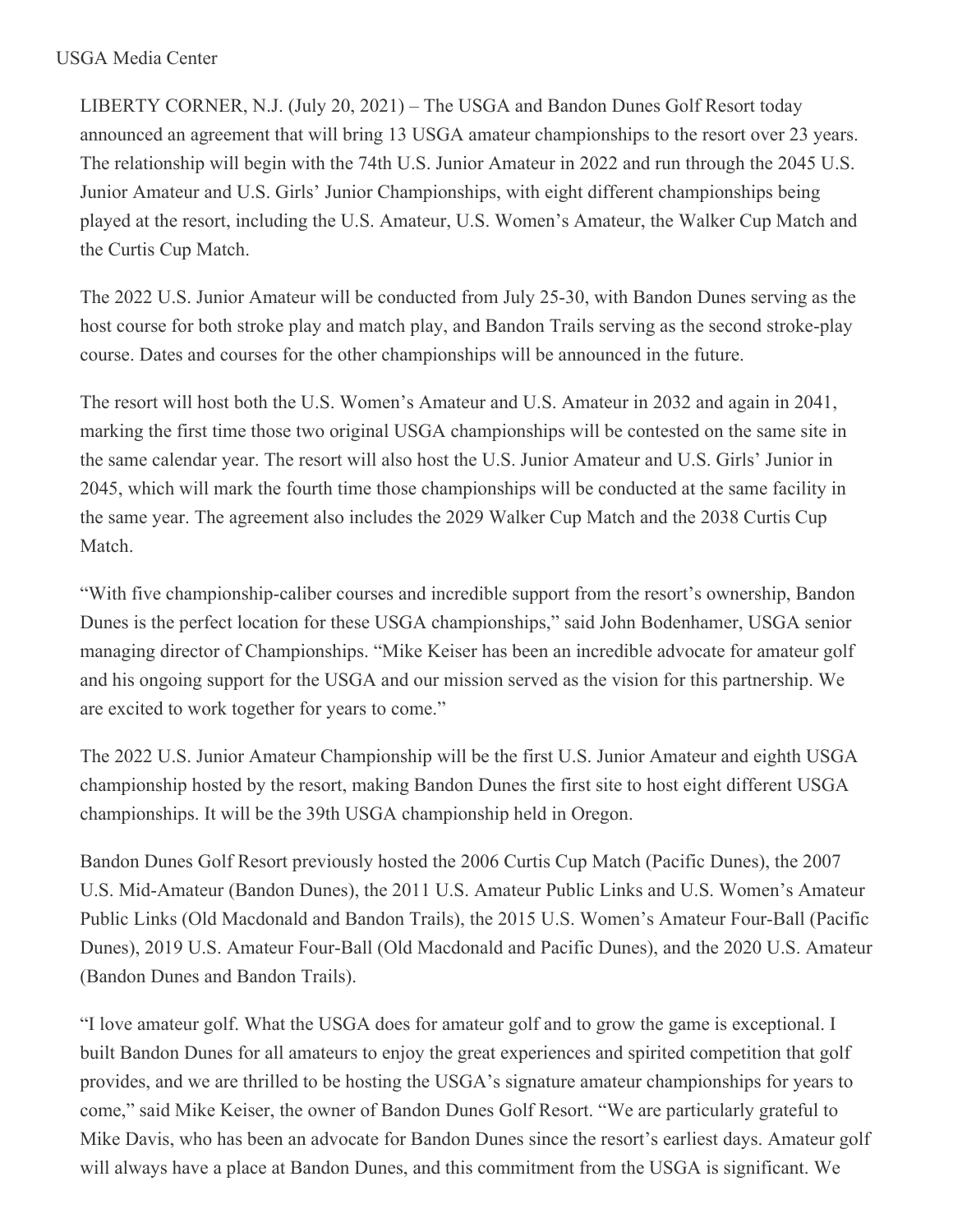welcome all the great championships that the USGA will bring to the resort as Bandon Dunes is the home of amateur golf."

The 73rd U.S. Junior Amateur Championship is being played this week at the Country Club of North Carolina in the Village of Pinehurst, N.C.

## **Future USGA Championships at Bandon Dunes Golf Resort:**

|      | 2022 U.S. Junior Amateur                                       |
|------|----------------------------------------------------------------|
|      | 2025 U.S. Women's Amateur                                      |
| 2029 | Walker Cup Match                                               |
|      | 2032 U.S. Amateur and U.S. Women's Amateur                     |
|      | 2035 U.S. Girls' Junior                                        |
|      | 2037 U.S. Amateur Four-Ball and U.S. Women's Amateur Four-Ball |
| 2038 | Curtis Cup Match                                               |
| 2041 | U.S. Amateur and U.S. Women's Amateur                          |
| 2045 | U.S. Junior Amateur and U.S. Girls' Junior                     |

## **About the USGA**

The USGA is a nonprofit organization that celebrates, serves and advances the game of golf. Founded in 1894, we conduct many of golf's premier professional and amateur championships, including the U.S. Open and U.S. Women's Open. With The R&A, we govern the sport via a global set of playing, equipment, handicapping and amateur status rules. The USGA campus in Liberty Corner, New Jersey, is home to the Association's Research and Test Center, where science and innovation are fueling a healthy and sustainable game for the future. The campus is also home to the USGA Golf Museum, where we honor the game by curating the world's most comprehensive archive of golf artifacts. To learn more, visit **[usga.org.](https://nam12.safelinks.protection.outlook.com/?url=https%3A%2F%2Fu7061146.ct.sendgrid.net%2Fls%2Fclick%3Fupn%3D4tNED-2FM8iDZJQyQ53jATUckPw-2BG0yLRy26nJ5jrR57IcqzHANnHDjOcQhrs7kU1rdfbTCvZyz52hltmdgUjUlet4hfVpkun6bUfLWb5Z2DHLBmgQ84HgJFsgZiTqRZEuzbpih7FsBh6rcjedQf8fAY-2B4yUTAVxHp2I-2BbHXUxwSlJGBtDZJin8T8juSRTt8cREZgdMcTLaCI6w-2Bi-2F9-2F7PE2yQREsmc2gy4RmJK1eXLVaNYlok7LCSDcRLbtfoln8bgb8ewcE6HppuS6uFTeM8xgtc1zD3sySdj0Jo2Vg46oTl26kGVZVMRbFE51-2FeBj0PvJht4yVFXk7EIeVPf0d9cVWCOIaZonYDY7RyqyytGcEWQDQWqrD81V6mDS9-2FTpzVlZ2KQls5WeO1QZXFw74THA-3D-3DPYtt_HSsC7-2BnYo6RFmdvmB8WxSwPfE5OKbL5GHwHc1Y4nlbMfxpPvmPmfuu2pbjSm-2FJs4CiDN-2BBwjEJj52CmYHMQwaCWnsJm7liBkUH3XLI0NRB2wv7RKQxmR-2FBhBT0PyfWjze5LZIdamLBprw-2Fsp4OcgYkgTi1w3d3VM2nsBy9oCzOZLaVshZDANfIsbuk8-2BIHyhlP0MA3xIH0AJ47NICufhbO8blSWoEHQ36qzfngzXVsO4xbWhvQI1sTpCAhSH7kjLh8f2-2FPAXXvjL905ZC5YNqVhWnLwGIGBqkRiHVlWqpsKJZo9YtPJcseEjybnsK3tbk6FMiKNCaQW1I8DQgu5E6DimTYVufvF3j5K6ZdVXD5E-3D&data=04%7C01%7Cjgeske%40usga.org%7Cfead8696936a4728e1b508d94b97b4fd%7C17abf7083a064391bdbd06808d1b9f81%7C0%7C0%7C637623937214852697%7CUnknown%7CTWFpbGZsb3d8eyJWIjoiMC4wLjAwMDAiLCJQIjoiV2luMzIiLCJBTiI6Ik1haWwiLCJXVCI6Mn0%3D%7C1000&sdata=wMp71an0SQanmpAWAM7Vb5jDKPbE0Xyzb%2FFcKHHN5Dg%3D&reserved=0)** 

## **About Bandon Dunes Golf Resort**

Bandon Dunes is golf as it was meant to be. Located on Oregon's rugged southern coast, Bandon Dunes Golf Resort offers six distinct golf courses modeled after the great links courses of Scotland, England and Ireland. Players immerse themselves in the traditions of a timeless game and the grandeur of Oregon's breathtaking coastline. The soul of the game resides here with classic concepts of golf course design. Players walk and gracious hospitality comforts each guest like a warm, friendly embrace. The resort features secluded accommodations and six restaurants to serve guests. Founded in